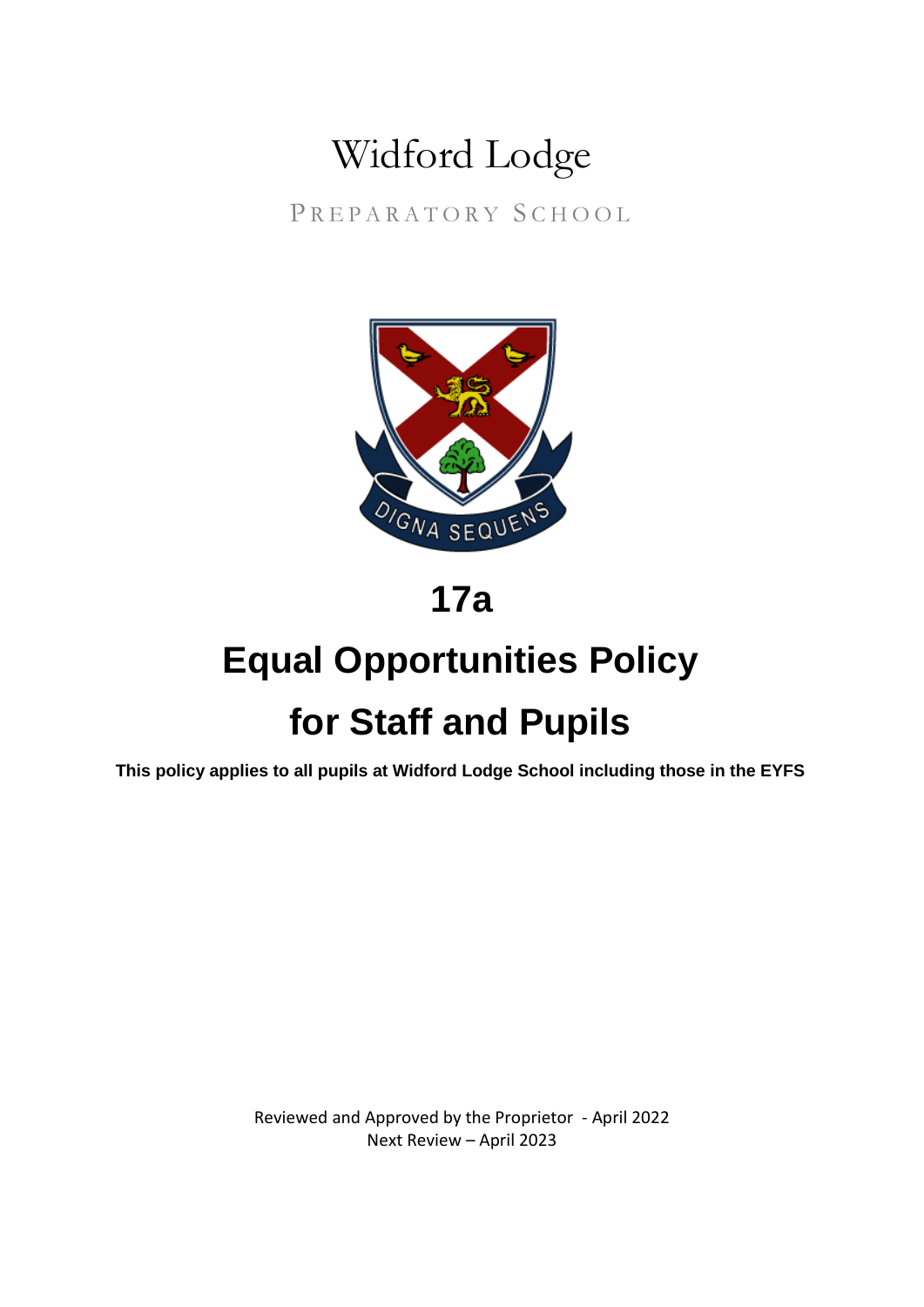#### **Introduction**

At Widford Lodge we aim to ensure that every pupil and member of staff is given an equal opportunity to achieve their full potential, and to take full advantage of the school's facilities and activities. We also believe that each individual is entitled to learn, teach or work in a supportive environment, free from prejudice or discrimination of any form. We aim to provide a positive and caring learning environment free from prejudice, discrimination and fear, in which all children and their families feel accepted, respected and valued. We recognise the importance of the role we play in educating young people about diversity and equality.

This policy should be read in conjunction with the school's policies on Safeguarding, SEND, Anti-bullying, Admissions and our accessibility plan, as well as our PSHEE curriculum including Relationships, Sex and Health Education. The policy covers members of staff, pupils, parents and other contractors and visitors to Widford Lodge.

Widford Lodge is committed to equal opportunity for all, regardless of an individual's gender, age, disability, gender reassignment, marriage and civil partnership, pregnancy and maternity, race, religion or belief, sex and sexual orientation, as defined in the Equality Act 2010 as 'protected characteristics'. We recognise that the Equality Act's definition of disability includes mental and physical health issues and that there may be, but not always, some overlap with SEND.

#### **Aims & Objectives**

The aims and objectives of this Policy are for Widford Lodge Preparatory School:

- To be free from discrimination, stereotyping and unconscious bias
- To promote the self-esteem, and to develop the social and emotional growth of each child throughout the school and, in particular, through the school's pastoral system and PSHEE curriculum
- To provide both boys and girls with full access to a broad and balanced curriculum and extra-curricular opportunities, according to their individual needs and requirements
- To recognise and celebrate the cultural and ethnic diversity of children, parents, staff and visitors, welcoming the enrichment of the environment which this brings, and to foster positive attitudes towards our multi-cultural society
- To promote positive images and role models to avoid prejudice and raise awareness of related issues, e.g. through the provision of resources, posters, books, materials and equipment that are multicultural and non-sexist
- To provide opportunities within the life of the school to increase religious awareness and understanding, and to forge links with the wider community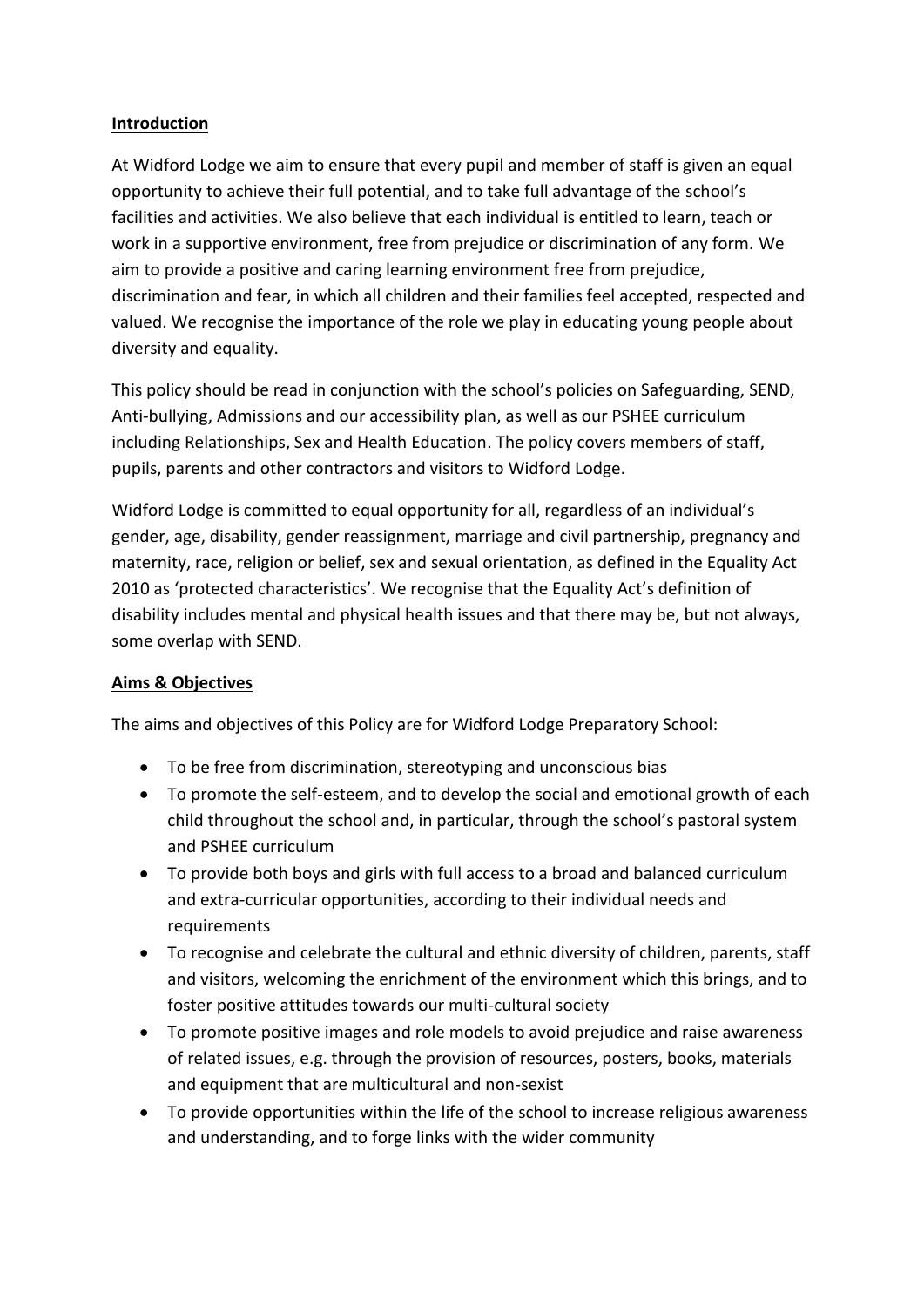- To ensure that the physical environment of the school is as sympathetic as possible to the needs of children, staff, parents and visitors and to raise awareness of all members of the school community to the needs of those with disabilities
- To reflect on our practice and increase/improve our understanding of issues and concerns surrounding equality and diversity
- To create, through example and education, an environment of mutual respect and tolerance, and help children to understand that discriminatory behaviour and remarks are hurtful and unacceptable
- To promote an environment of acceptance and understanding where racism and discrimination of any kind is not tolerated and where pupils and staff feel able to raise concerns, know they will be listened to and be confident that appropriate action will be taken.

#### **Responsibilities**

The Headteacher has responsibility for this policy and ensuring that it is known and understood by staff members, pupils and parents. The Headteacher will report to the Proprietor on any matters regarding discrimination.

The Headteacher, Deputy Head Academic, Leaders of Prep, Pre-Prep, EYFS and subjects are responsible for ensuring equal opportunities are provided for in the curriculum.

All staff members are responsible for following the policy and reporting incidents of unequal treatment or discrimination to an appropriate member of the Senior Leadership Team. Staff members are also encouraged to challenge any cultural bias or stereotyping which may arise during the course of their work.

Parents and carers are asked to keep the school fully informed about any relevant issues, so that measures can be taken to resolve them.

We will not discriminate against a child (current or prospective) when:

- o Admitting children
- o Providing teaching or allocating pupils to teaching groups
- o Applying standards of behaviour, dress or appearance
- o Excluding pupils
- o Allocating resources
- o Providing other benefits, facilities or services in the School.

#### **Admissions**

We welcome applications from potential pupils with as diverse a range of backgrounds as possible. This enriches our community and is vital in preparing our pupils for today's world. Please see our Admissions Policy for further details.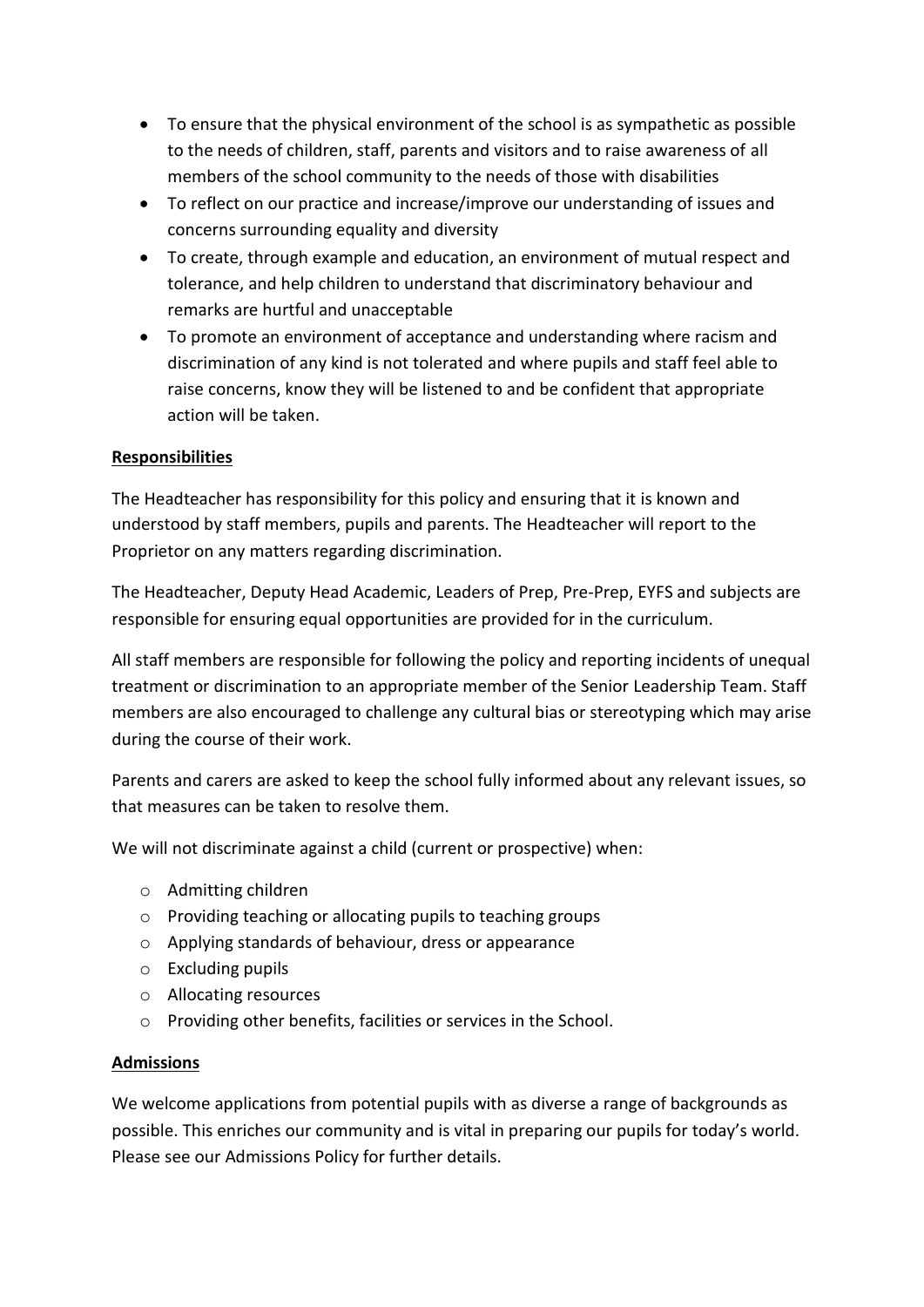#### **Access to Educational Opportunities**

We understand the importance of providing a challenging and enjoyable curriculum that leads to learning and development. We undertake to make reasonable adjustments to enable all children to participate in the programme of learning, including children with special educational needs or learning difficulties or disabilities. We understand that this includes the provision of auxiliary aids and services as required, although this may involve an additional cost to be discussed with parents.

#### **Physical Environment**

The school will make every effort to ensure that no child, parent or staff member is disadvantaged by the school environment due to a disability, although it needs to be recognised that the physical layout of some of the buildings may restrict the movement of individuals with particular mobility difficulties.

Pupils' displays around the school will reflect diversity across all aspects of equality of opportunity.

The school's Accessibility Plan provides further information – this is available from the school office.

#### **Promoting and Valuing Diversity and Differences**

We endeavour to make Widford Lodge School a welcoming place for all, and appropriate opportunities will be given to children to explore, acknowledge and value the similarities and differences between themselves and others.

Resources are chosen to give the children a balanced view of the world and an appreciation of the diversity of our multi-cultural society. Subject leaders review their topics in conjunction with the Deputy Head Academic to ensure that a wide range of role models are included, for example via the authors, scientists, musicians and artists studied as well as through current events. Gender, sexual orientation, disability and ethnicity, amongst other protected characteristics, are given due consideration for inclusion in our curriculum so that resources and themes are representative of society and raise issues of discrimination, stereotyping and unconscious bias for discussion. We try to celebrate a range of festivals and positively reflect on a range of communities through our choice of activities. We also invite volunteers, local speakers or personalities, who reflect the diversity of the local community, to visit the school.

We recognise the different learning styles of children and make appropriate provision within the curriculum to ensure each child receives the best opportunity to develop their skills and abilities.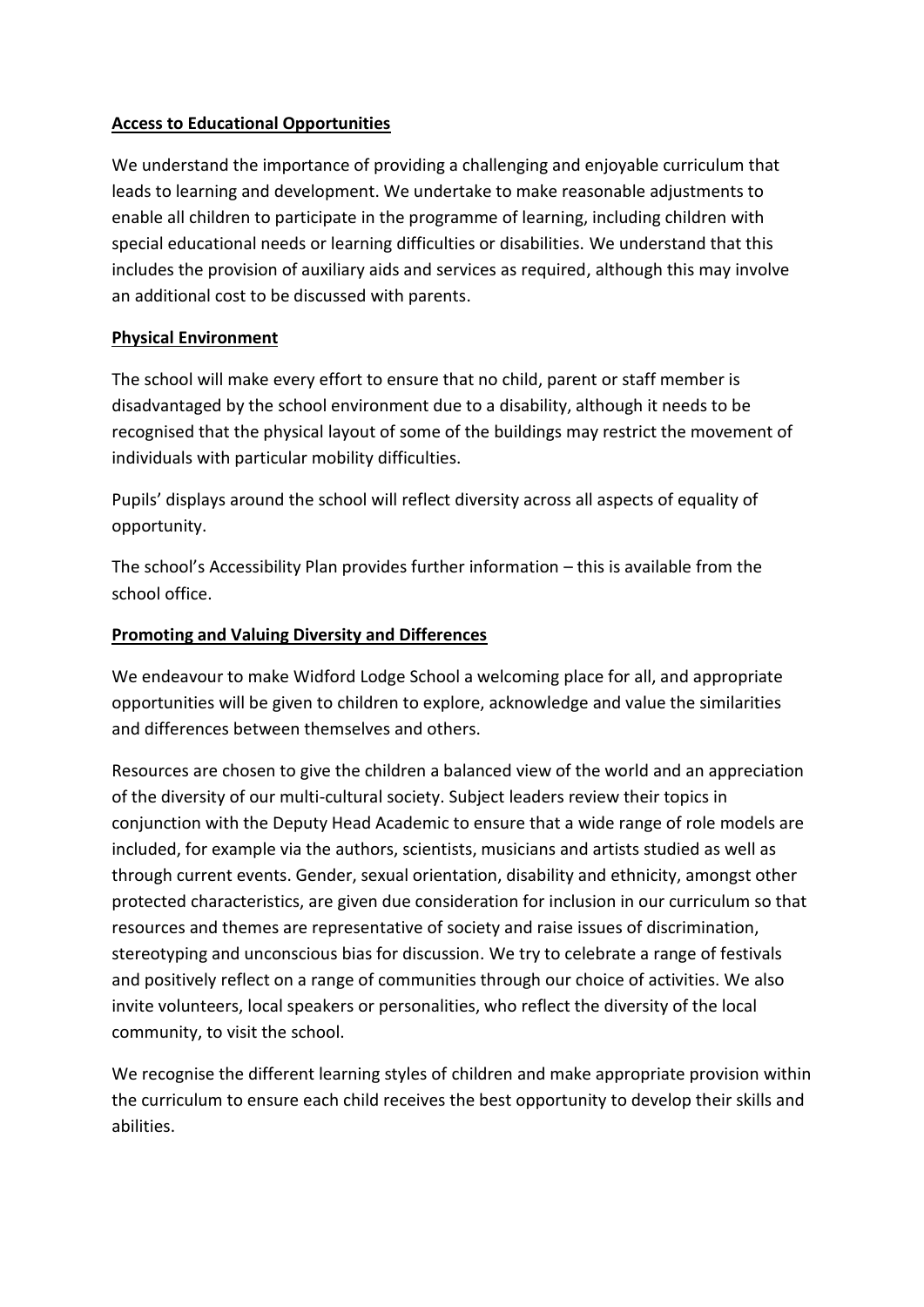#### **Discriminatory Behaviour**

Discriminatory remarks made by children, parents or staff members are unacceptable and action will always be taken. It is, however, recognised that in our youngest children, the comments can be harmless and due to a lack of understanding. We help children to understand that discriminatory behaviour and remarks are hurtful and unacceptable through PSHEE work, assemblies or pastoral work.

#### **Requests for Variation in the School Uniform**

Parents should be aware that all pupils at Widford Lodge School are required to wear a uniform. The Headteacher will consider written requests from parents for variations in the uniform on religious grounds that are consistent with the school's ethos and its policy on health and safety. The Headteacher may take expert advice and arrange to meet with the parents to discuss the request.

#### **Information**

Information normally provided in writing (lesson content, texts, library resources and information about school events) can be made available in alternative formats that are clear, and user friendly, as appropriate, such as Braille, audio tape and large print or may be transmitted orally or through lip-speaking or sign language, or through a recognised symbol, or through electronic media.

#### **Equal Opportunity Principles for Current or Prospective Employees**

Widford Lodge School is opposed to all forms of unlawful and unfair discrimination. All job applicants, employees and others who work for us will be treated fairly and will not be discriminated against for having any protected characteristic (Equality Act 2010).

Decisions about recruitment and selection, promotion, training or any other benefit will be made objectively and without unlawful discrimination.

The school recognises that the provision of equal opportunities in the workplace is not only good management practice; it also makes sound business sense. Our equal opportunities policy will help all those who work at Widford Lodge develop to their full potential, and the talents and resources of the school's employees will be utilised fully to maximise the educational opportunities offered to the children.

Widford Lodge School, as an employer, is committed to:

- Promoting equality of opportunity for all its members of staff
- Promoting a good and harmonious working environment in which everyone is treated with respect